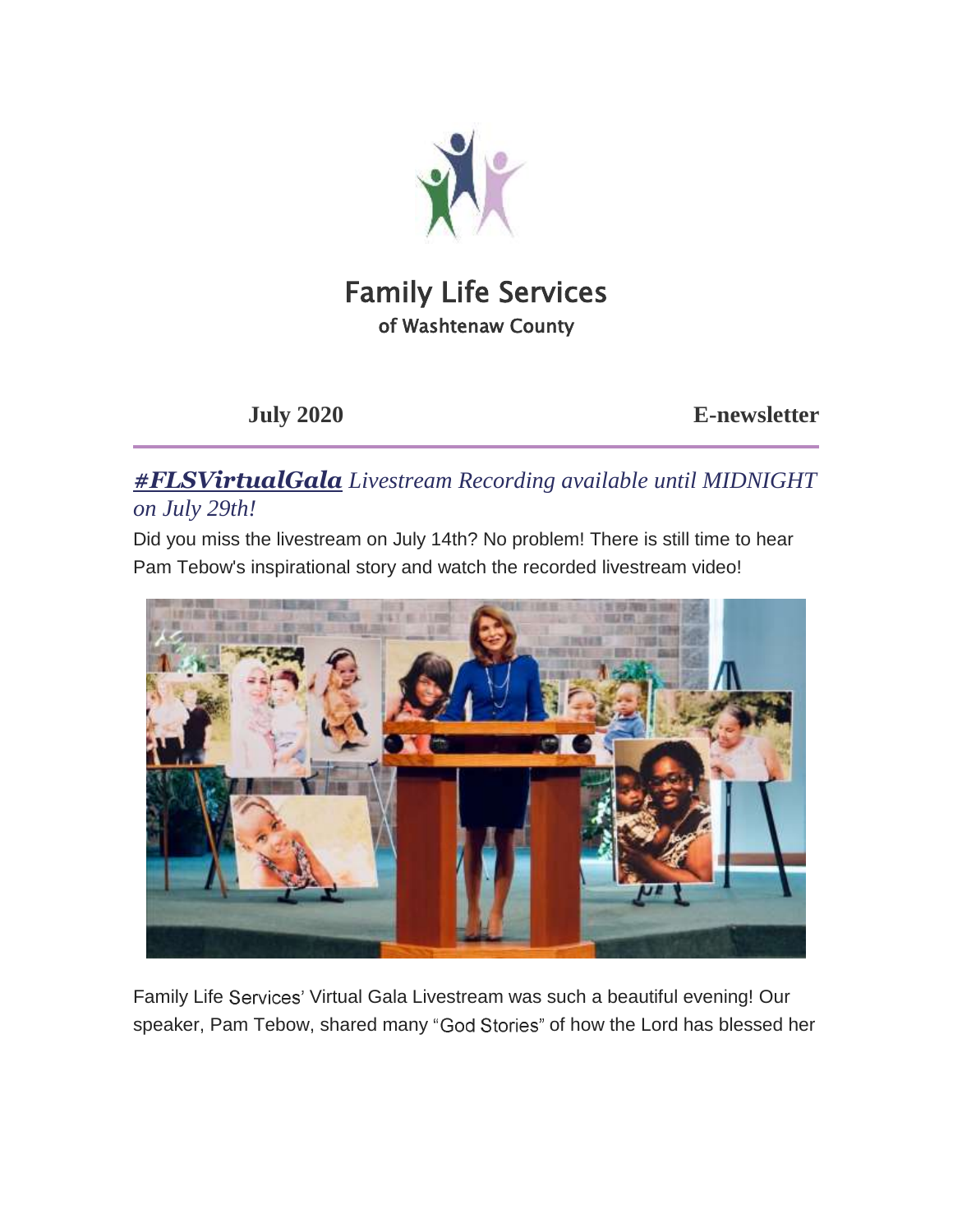and her family in providing a platform through Tim Tebow's athletic successes to share the love of Jesus and passionately advocate for the sanctity and beauty of all life!





Before the event, Pam Tebow came to visit Family Life Services for a tour of the building and to meet with some of our staff, volunteers, and clients. It was such a wonderful opportunity for Pam Tebow to learn about our center from various people's perspectives whose lives have all been impacted by the work done at Family Life Services.





Family Life Services' income is short over \$50,000 due to the COVID-19 pandemic. We are on our way to meeting our goal, but we still need your help to get there!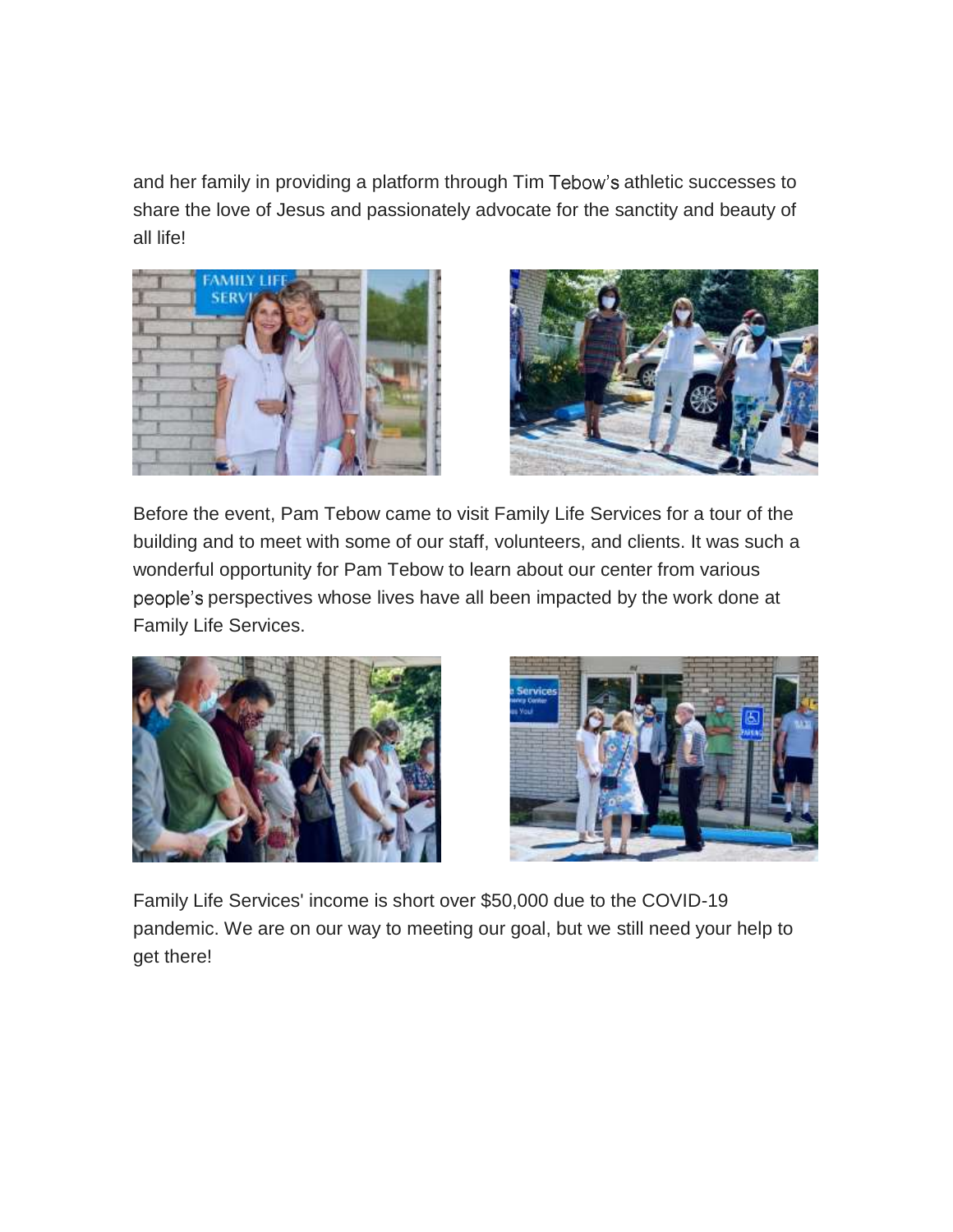

You can help in a few different ways! Please watch and share the FLS Gala [Livestream](https://nam10.safelinks.protection.outlook.com/?url=https%3A%2F%2Fflsfriends.us15.list-manage.com%2Ftrack%2Fclick%3Fu%3D89982264edd57efc015d389e2%26id%3D541da6f427%26e%3D0b71eeb927&data=02%7C01%7C%7Cd13af49b36cb4bf206d908d83364498e%7C84df9e7fe9f640afb435aaaaaaaaaaaa%7C1%7C0%7C637315853107264577&sdata=txww%2Fsvv5SRc%2BkloheZsEJ4K%2BL0cTDqdD%2FZFa0H43V4%3D&reserved=0) - available until midnight on July 29th. We also invite you to prayerfully consider making a [donation](https://nam10.safelinks.protection.outlook.com/?url=https%3A%2F%2Fflsfriends.us15.list-manage.com%2Ftrack%2Fclick%3Fu%3D89982264edd57efc015d389e2%26id%3D08b12e75dc%26e%3D0b71eeb927&data=02%7C01%7C%7Cd13af49b36cb4bf206d908d83364498e%7C84df9e7fe9f640afb435aaaaaaaaaaaa%7C1%7C0%7C637315853107264577&sdata=a7%2FQOF96iTw%2F5Gr6X9aDcIbkMgtoF4l%2BN6iOnIkwxN4%3D&reserved=0) in honor of this year's gala celebration to support this life-affirming ministry.

Please enjoy watching this brief highlight, and then head on over to the [gala](https://nam10.safelinks.protection.outlook.com/?url=https%3A%2F%2Fflsfriends.us15.list-manage.com%2Ftrack%2Fclick%3Fu%3D89982264edd57efc015d389e2%26id%3D10cd531981%26e%3D0b71eeb927&data=02%7C01%7C%7Cd13af49b36cb4bf206d908d83364498e%7C84df9e7fe9f640afb435aaaaaaaaaaaa%7C1%7C0%7C637315853107274572&sdata=GzXIJSIo5tKhT4re29DE9bIlAn1jJa3jigC9vaKE%2Fbo%3D&reserved=0) [registration](https://nam10.safelinks.protection.outlook.com/?url=https%3A%2F%2Fflsfriends.us15.list-manage.com%2Ftrack%2Fclick%3Fu%3D89982264edd57efc015d389e2%26id%3D10cd531981%26e%3D0b71eeb927&data=02%7C01%7C%7Cd13af49b36cb4bf206d908d83364498e%7C84df9e7fe9f640afb435aaaaaaaaaaaa%7C1%7C0%7C637315853107274572&sdata=GzXIJSIo5tKhT4re29DE9bIlAn1jJa3jigC9vaKE%2Fbo%3D&reserved=0) page to watch the full livestream! The livestream recording is available until Wednesday, July 29th.

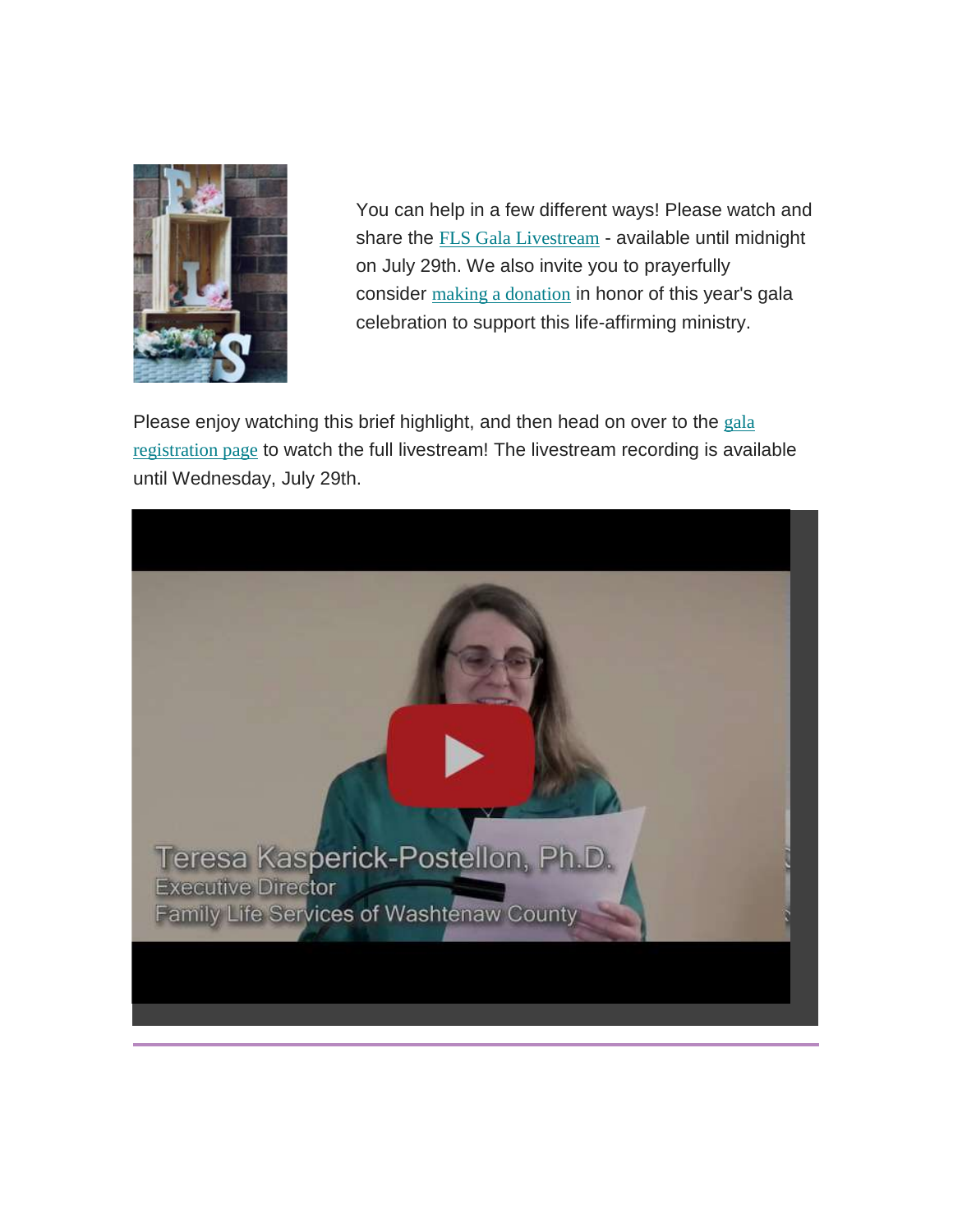## *Donor Spotlight!*

Huge thank you to **Knox [Presbyterian](https://nam10.safelinks.protection.outlook.com/?url=https%3A%2F%2Fflsfriends.us15.list-manage.com%2Ftrack%2Fclick%3Fu%3D89982264edd57efc015d389e2%26id%3D45d595c5b0%26e%3D0b71eeb927&data=02%7C01%7C%7Cd13af49b36cb4bf206d908d83364498e%7C84df9e7fe9f640afb435aaaaaaaaaaaa%7C1%7C0%7C637315853107284567&sdata=Zh7tLQB5jONrk7f4JVsRkVakFUZUTKC6rr60qKt81Xc%3D&reserved=0) Church** in Ann Arbor and St Joseph [Catholic](https://nam10.safelinks.protection.outlook.com/?url=https%3A%2F%2Fflsfriends.us15.list-manage.com%2Ftrack%2Fclick%3Fu%3D89982264edd57efc015d389e2%26id%3D749989e0e7%26e%3D0b71eeb927&data=02%7C01%7C%7Cd13af49b36cb4bf206d908d83364498e%7C84df9e7fe9f640afb435aaaaaaaaaaaa%7C1%7C0%7C637315853107284567&sdata=1zfPpfBASFCVVV30EHOJcZS1CREeEhZFgLvJyXGGsi8%3D&reserved=0) [Parish](https://nam10.safelinks.protection.outlook.com/?url=https%3A%2F%2Fflsfriends.us15.list-manage.com%2Ftrack%2Fclick%3Fu%3D89982264edd57efc015d389e2%26id%3D749989e0e7%26e%3D0b71eeb927&data=02%7C01%7C%7Cd13af49b36cb4bf206d908d83364498e%7C84df9e7fe9f640afb435aaaaaaaaaaaa%7C1%7C0%7C637315853107284567&sdata=1zfPpfBASFCVVV30EHOJcZS1CREeEhZFgLvJyXGGsi8%3D&reserved=0) in Dexter for both their financial and in kind donations towards the FLS Virtual Gala. Our event would not have been possible without your very generous support!

Thank you to House on the Rock [Church](https://nam10.safelinks.protection.outlook.com/?url=https%3A%2F%2Fflsfriends.us15.list-manage.com%2Ftrack%2Fclick%3Fu%3D89982264edd57efc015d389e2%26id%3D13ea80b2ae%26e%3D0b71eeb927&data=02%7C01%7C%7Cd13af49b36cb4bf206d908d83364498e%7C84df9e7fe9f640afb435aaaaaaaaaaaa%7C1%7C0%7C637315853107284567&sdata=RrFHrDScIyWcSw%2Bn%2B59ky2%2BnFCs8ui%2BZG%2BTaMf86VX0%3D&reserved=0) for hosting a baby shower in honor of Family Life Services!

## *Client Updates!*

Counselor, Mary Palazzolo, explains how she has been helping at FLS during the pandemic to provide online educational courses for our clients. These classes meet via zoom. Mary schedules calls at different times on Monday, Tuesday, and Thursday. FLS volunteers will text clients who might be interested in continuing in the Growing Together Educational Program during this time of stay at home. After the clients join the zoom meeting, a video is played, followed by a discussion. Some of these topics classes include caring for toddlers, bedtime routines, tantrums, parenting discipline, etc. A wide range of applicable topics are offered to the clients. As a volunteer, it gives Mary and others an opportunity to help FLS from home. This opportunity also allows clients to continue learning and earning points towards free material goods during this time.

*Volunteer Spotlight!*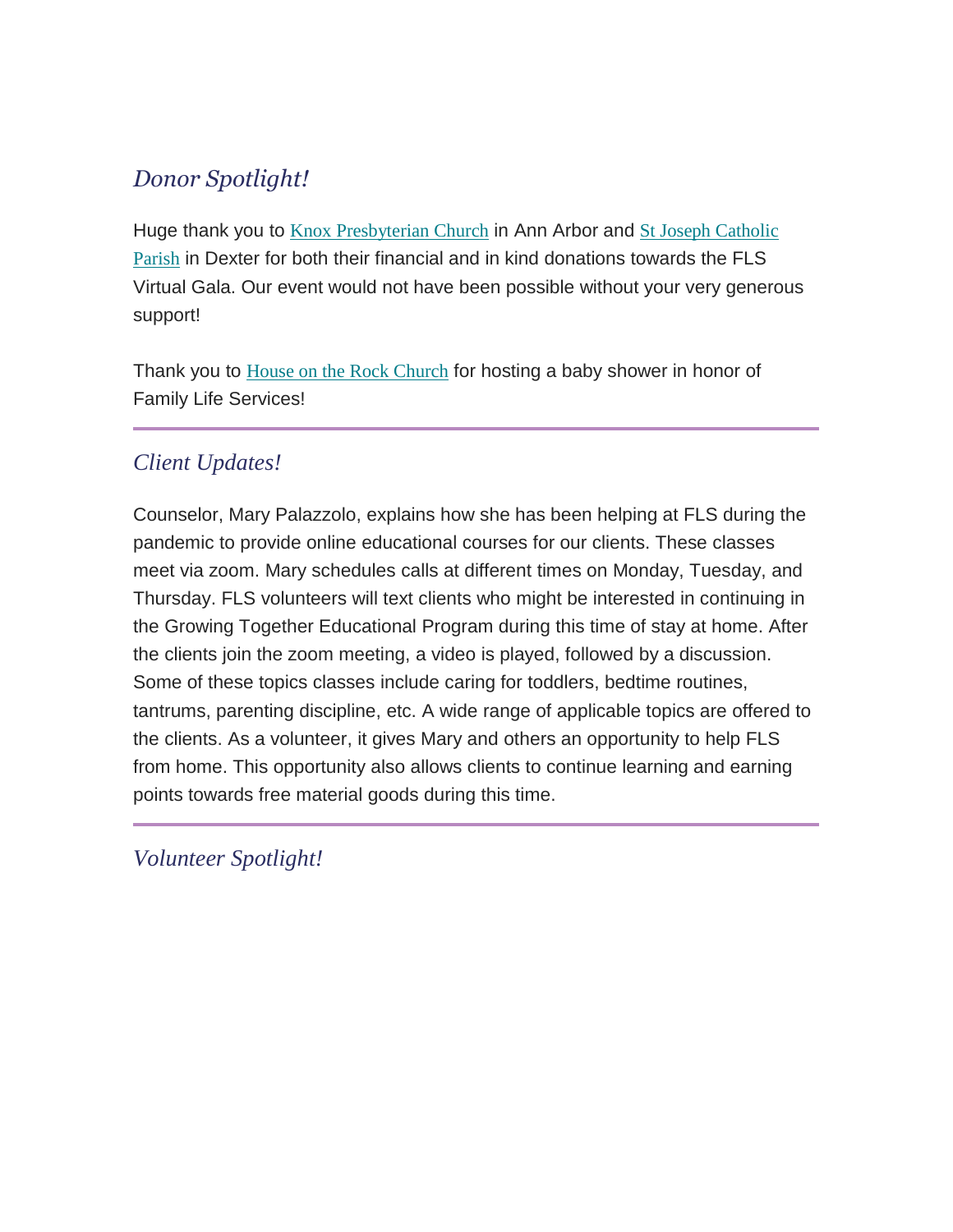

We are so thankful for our volunteer, Cassandria! Cassandria deep cleaned and disinfected the entire FLS building. Cassandria now serves as our hospitality greeter, temperature taker, and disinfecting volunteer for clients entering the building. What a blessing to have Cassandria with us! Cassandria was able to meet Pam Tebow outside of the center before the gala.

*Walk for Life 2020*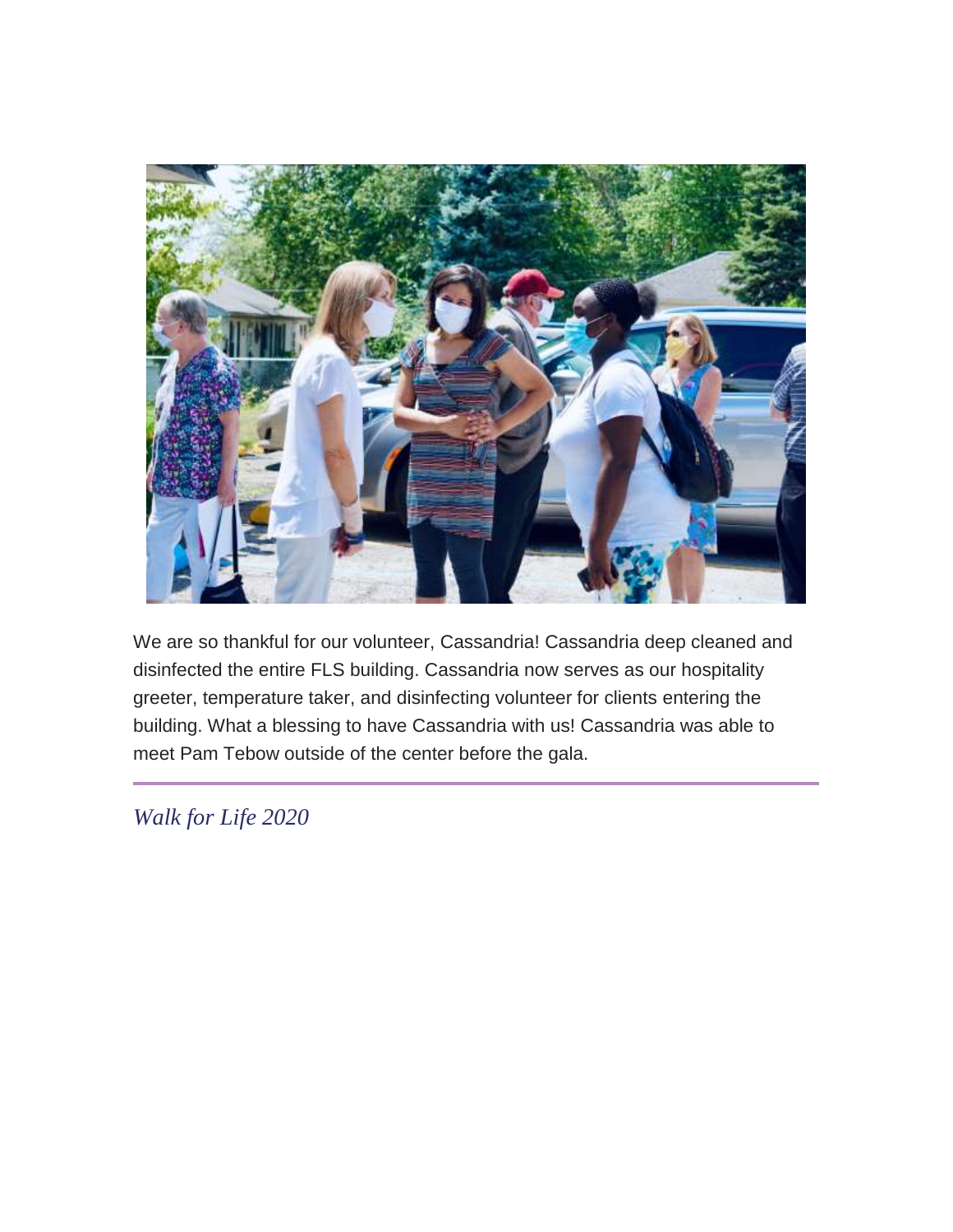The 2020 Family Life Services' Walk for Life website is now LIVE! [Register](https://nam10.safelinks.protection.outlook.com/?url=https%3A%2F%2Fflsfriends.us15.list-manage.com%2Ftrack%2Fclick%3Fu%3D89982264edd57efc015d389e2%26id%3D8322df6776%26e%3D0b71eeb927&data=02%7C01%7C%7Cd13af49b36cb4bf206d908d83364498e%7C84df9e7fe9f640afb435aaaaaaaaaaaa%7C1%7C0%7C637315853107294561&sdata=I9GW7y75Q9k%2FVkca20yHb7MxcYwPDyDDPpU94Yhjc9s%3D&reserved=0) [here](https://nam10.safelinks.protection.outlook.com/?url=https%3A%2F%2Fflsfriends.us15.list-manage.com%2Ftrack%2Fclick%3Fu%3D89982264edd57efc015d389e2%26id%3D8322df6776%26e%3D0b71eeb927&data=02%7C01%7C%7Cd13af49b36cb4bf206d908d83364498e%7C84df9e7fe9f640afb435aaaaaaaaaaaa%7C1%7C0%7C637315853107294561&sdata=I9GW7y75Q9k%2FVkca20yHb7MxcYwPDyDDPpU94Yhjc9s%3D&reserved=0) for the August 29th, 10am event at Lillie Park! Create a team, join a team or register as an individual walker.



You can join others at the park or walk on your own at a time and place that works for you. This fundraising event is an exciting opportunity for members of our community to safely gather. Funds raised will help cover new expenses and diminished donations resulting from the coronavirus pandemic. We look forward to seeing you there!



*Job Opportunities Available*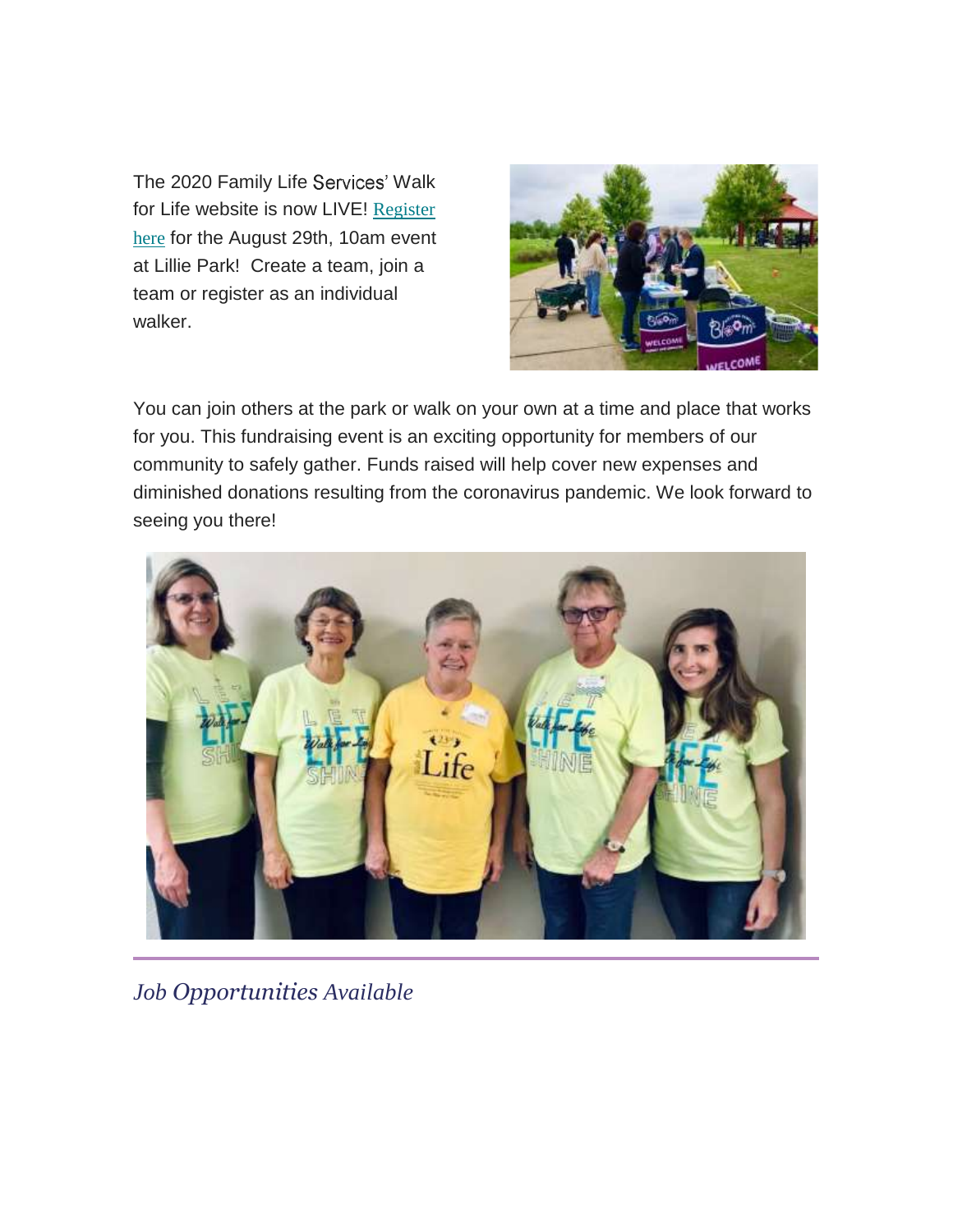Family Life Services will have two open staff positions. Is God calling you to serve in this Christian pro-life ministry?

Please visit our job postings and prayerfully consider applying if you would be a good fit. Additionally, encourage others you know to apply!

Please visit the links below to view the job postings.

- Client Services [Manager](https://nam10.safelinks.protection.outlook.com/?url=https%3A%2F%2Fflsfriends.us15.list-manage.com%2Ftrack%2Fclick%3Fu%3D89982264edd57efc015d389e2%26id%3Da37abd060a%26e%3D0b71eeb927&data=02%7C01%7C%7Cd13af49b36cb4bf206d908d83364498e%7C84df9e7fe9f640afb435aaaaaaaaaaaa%7C1%7C0%7C637315853107294561&sdata=siwDs0or4PQQ2fsb4ENoEiwaR%2BtwHoriZXSZIrS3Vf8%3D&reserved=0)
- Outreach & Education [Coordinator](https://nam10.safelinks.protection.outlook.com/?url=https%3A%2F%2Fflsfriends.us15.list-manage.com%2Ftrack%2Fclick%3Fu%3D89982264edd57efc015d389e2%26id%3D2a8aa39002%26e%3D0b71eeb927&data=02%7C01%7C%7Cd13af49b36cb4bf206d908d83364498e%7C84df9e7fe9f640afb435aaaaaaaaaaaa%7C1%7C0%7C637315853107304553&sdata=eOziwtwXwAXEyc6uZwbNflQ6GVG8O8sBENxwvnGoyZ8%3D&reserved=0)

We ask for your prayers as we navigate this recruitment and hiring process.

### *Material donations now accepted*

Family Life Services is now able to safely accept donations of gently used baby and maternity items. You can bring them to the center on Monday or Wednesday between 10am and 4pm or contact [info@flscenter.com](mailto:info@flscenter.com?subject=I%20would%20like%20to%20make%20a%20material%20goods%20donation) for additional times.

#### *Follow us on [Instagram](https://nam10.safelinks.protection.outlook.com/?url=https%3A%2F%2Fflsfriends.us15.list-manage.com%2Ftrack%2Fclick%3Fu%3D89982264edd57efc015d389e2%26id%3D1c224e7cb0%26e%3D0b71eeb927&data=02%7C01%7C%7Cd13af49b36cb4bf206d908d83364498e%7C84df9e7fe9f640afb435aaaaaaaaaaaa%7C1%7C0%7C637315853107304553&sdata=nYzoUpwVuZCvO52xRB0YkxPAvMeXQpyw2GTyQSm8XOQ%3D&reserved=0), [Facebook](https://nam10.safelinks.protection.outlook.com/?url=https%3A%2F%2Fflsfriends.us15.list-manage.com%2Ftrack%2Fclick%3Fu%3D89982264edd57efc015d389e2%26id%3D717a4ce3aa%26e%3D0b71eeb927&data=02%7C01%7C%7Cd13af49b36cb4bf206d908d83364498e%7C84df9e7fe9f640afb435aaaaaaaaaaaa%7C1%7C0%7C637315853107304553&sdata=jQXjzpctzX8tXD5q4DzXWw5IOKq6P8bcsJClMO9UUqU%3D&reserved=0), and [Twitter](https://nam10.safelinks.protection.outlook.com/?url=https%3A%2F%2Fflsfriends.us15.list-manage.com%2Ftrack%2Fclick%3Fu%3D89982264edd57efc015d389e2%26id%3D2534212ed4%26e%3D0b71eeb927&data=02%7C01%7C%7Cd13af49b36cb4bf206d908d83364498e%7C84df9e7fe9f640afb435aaaaaaaaaaaa%7C1%7C0%7C637315853107314547&sdata=dz5tSeHiV3fyIo7GteyRLAkdXR34PERPvv119FpcYT4%3D&reserved=0) for the latest FLS news.*